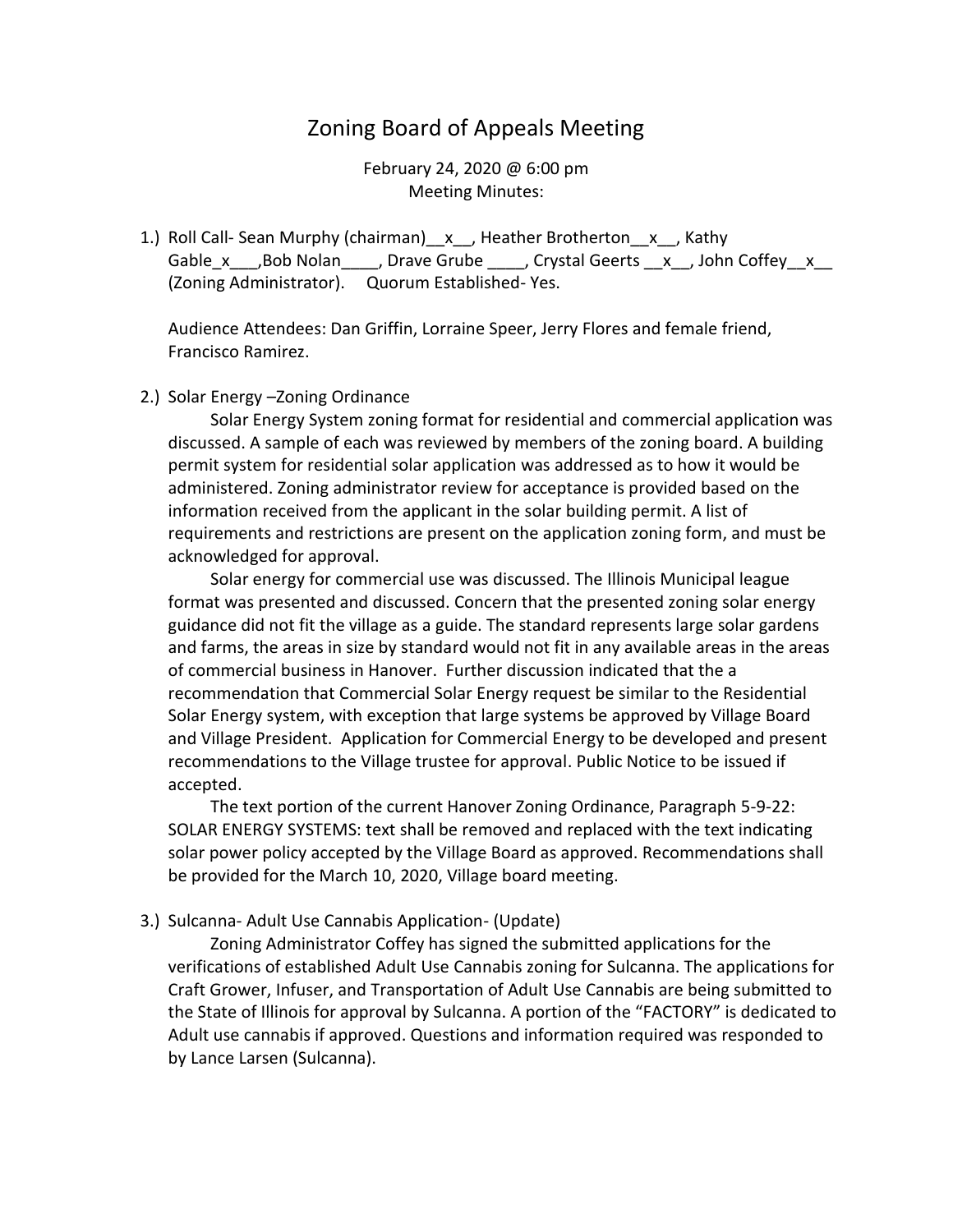An overview of the security, public awareness, and the process was discussed. Comments and responses to the application by the Village Administrator were addressed.

- 4.) Zoning Business:
	- a) Jerry Flores Zoning Violation. Review of citation and response.

Review of the Zoning Violation by the Zoning Administrator with the Zoning Board. Has constructed a garage without a building permit. Review of the response from Mr. Flores with the zoning board. Mr. Flores was asked about the lack of a building permit. He indicated that there were other issues that occupied his time and did not get a permit.

Possible response from the Village of Hanover can be provided for the construction without a permit, which can be fines, demolition, other legal action. Mr. Coffey has indicated he wants to inspect the building with Mr. Flores before providing a recommendation to the Village Board. This is to be accomplished prior to March 10, 2020. Mr. Coffey will contact Jerry Flores to coordinate a time to look at the building.

Recommendation: Inspection and comments to be forwarded to the Village of Hanover trustees for action.

b) Elizabeth Tire / Auto Salvage Yard, Review of citation and correspondence. Mr. Ramirez was asked if he was able to let the zoning board know of any correction to the pending zoning issues from 2019- Salvage yard. Mr. Ramirez has indicated that he really does not know what he is going to do with the correction of the salvage yard. Mr. Coffey has indicated that he was scheduled to prepare recommendations for the Village Trustees and legal support for this issue for the March 2020 Village Board Meeting. Mr. Ramirez was informed that the issue is tabled until the end of April 2020, and that he needs to contact Mr. Coffey or Mayor Schaible on what he plans to do.

Recommendation: Item tabled until April 30, 2020

- c) Proposed fines in ordinance- The current dollars values for administrative services and fines for Zoning Services were addressed. No changes recommended by all in attendance.
- d) Building Permits Administrative discussion: Revised Building permit for the village was presented. The addition of the building standards used by the Village of Hanover are listed. Same or similar as Jo Daviess County.